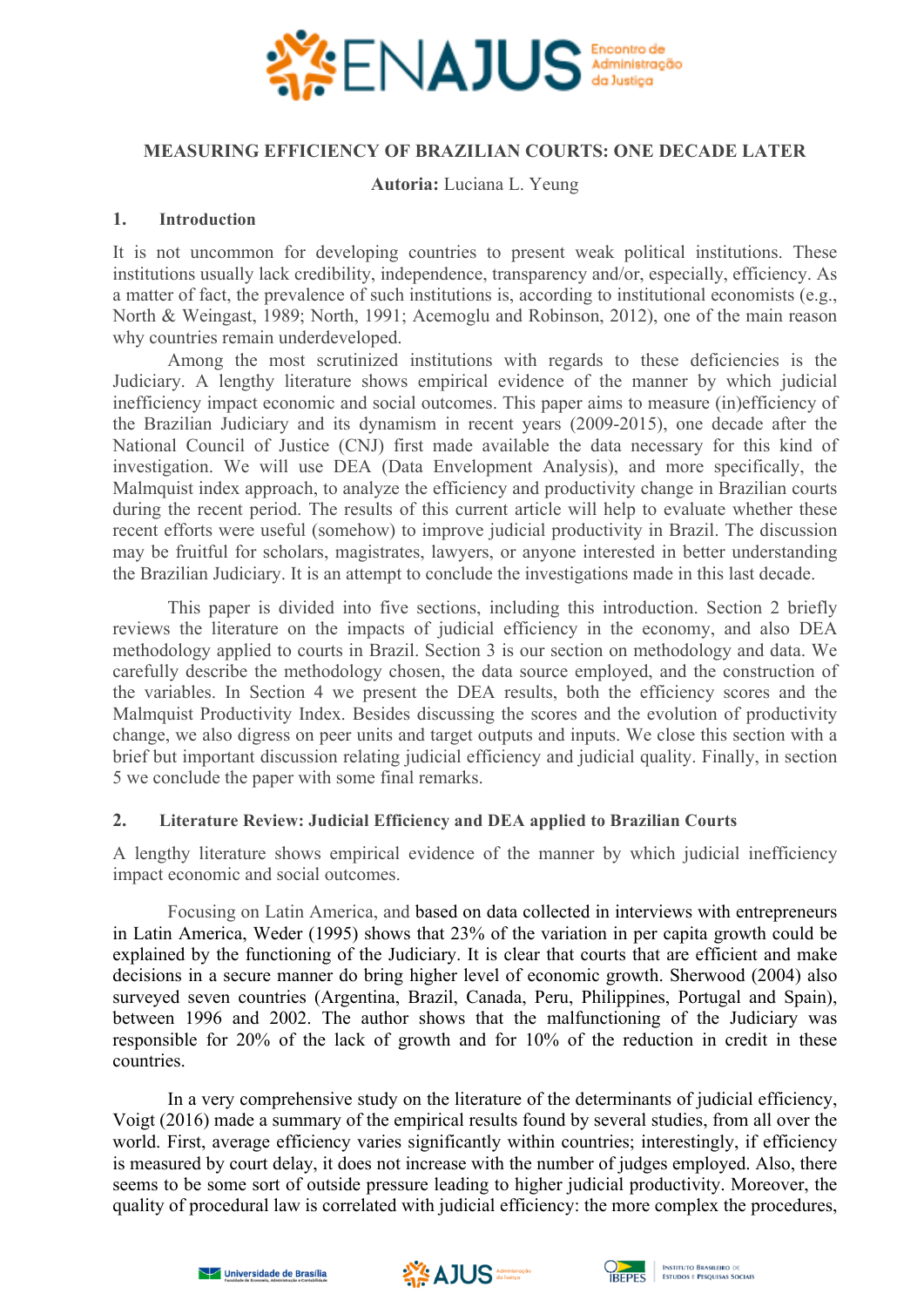

the longer are court delays, and the less efficient are courts. Finally, there does not seem to be significant correlation between judicial efficiency and quality, as measured by reversal rates in higher courts.

In Brazil, there were some attempts to quantitatively measuring judicial efficiency since the beginning of year 2000. For instances, Souza and Schwengber (2005) use the methodology of Nonparametric FDH (Free Disposal Hull) to estimate efficiency of local courts in the state of Rio Grande do Sul. Yet, to our knowledge, the first attempt applying DEA to courts in Brazil were Yeung and Azevedo (2011) and Fochezatto (2010). Since then, several papers – published either nationally or abroad – employed the same approach, for instances: Nogueira et al (2012), Yeung and Azevedo (2012), Yeung (2014), Botelho (2016). The exponential growth in the DEA literature in Brazil reflects the same international trend, as shown by Emrouznejad and Yang (2018).

Have all these works in the literature helped improve, somehow, judicial efficiency in the real life?

# **3. Methodology, Data and Variables**

# **3.1 Methodology**

We choose the model originally formulated by Charnes, Cooper and Rhodes (CCR, 1978), which is of constant returns of scale (CRS). Although there is no definitive consensus in the literature about this choice for judicial courts (Voigt, 2016), the assumption of CRS is not unfounded. Both Dalton & Singer (2009), in the United States, and Kittelsen & Forsund (1992), in Norway, found that increasing returns to scale only appears in very small courts, those which handle less complex cases. In Spain (a civil law country, similarly to Brazil) Pedraja-Chaparro & Salinas-Jiménez (1996) regressed efficiency scores on size, and found no significant results in the coefficients. Our base paper for Brazil, Yeung and Azevedo (2011), did the same exercise and also found no significant coefficients of the impact of size of courts to efficiency scores.

Also, due to the legal impossibility of Brazilian courts to freely adjust the level of inputs employed (judges, staff, etc.), we use the output oriented DEA model. This is also in accordance with the majority of this literature.

As for the dynamic analysis, of the evolution of productivity throughout the time, we use the methodology of Malmquist Productivity Index (MPI), which enables us to analyze, separately, changes in the components of technical efficiency – i.e., pure efficiency and scale efficiency – and changes in technology. As shown by Behera et al (2011), MPI may be derived as: MPI = +1( +1, +1) [ ( +1, +1) × ( , ) ] 1/2

The ration outside the brackets is the ratio of Technical Efficiency between two periods of time, denoted as EFFCH, and indicates if the DMU is getting closer o or moving away from the efficiency frontier over time. The ratio inside the brackets measures the technology change over the period, denoted as TECHCH, and indicates if the efficiency frontier is shifting out or shrinking in. While the value of the ratios greater than one indicates progress in the front, values less than and equal to one indicates regress and no change, respectively" (Behera et al, 2011, p.391).

# **3.2 Data and Variables**

Data comes from "Justiça em Números" (Justice in Numbers), the report annually published by the National Council of Justice (CNJ). This council was created in 2003, as part of a larger institutional reform of the Brazilian Judiciary, which aimed at improving efficiency. One of the tasks CNJ was to collect, monitor and publish statistics by all branches of the judicial system.





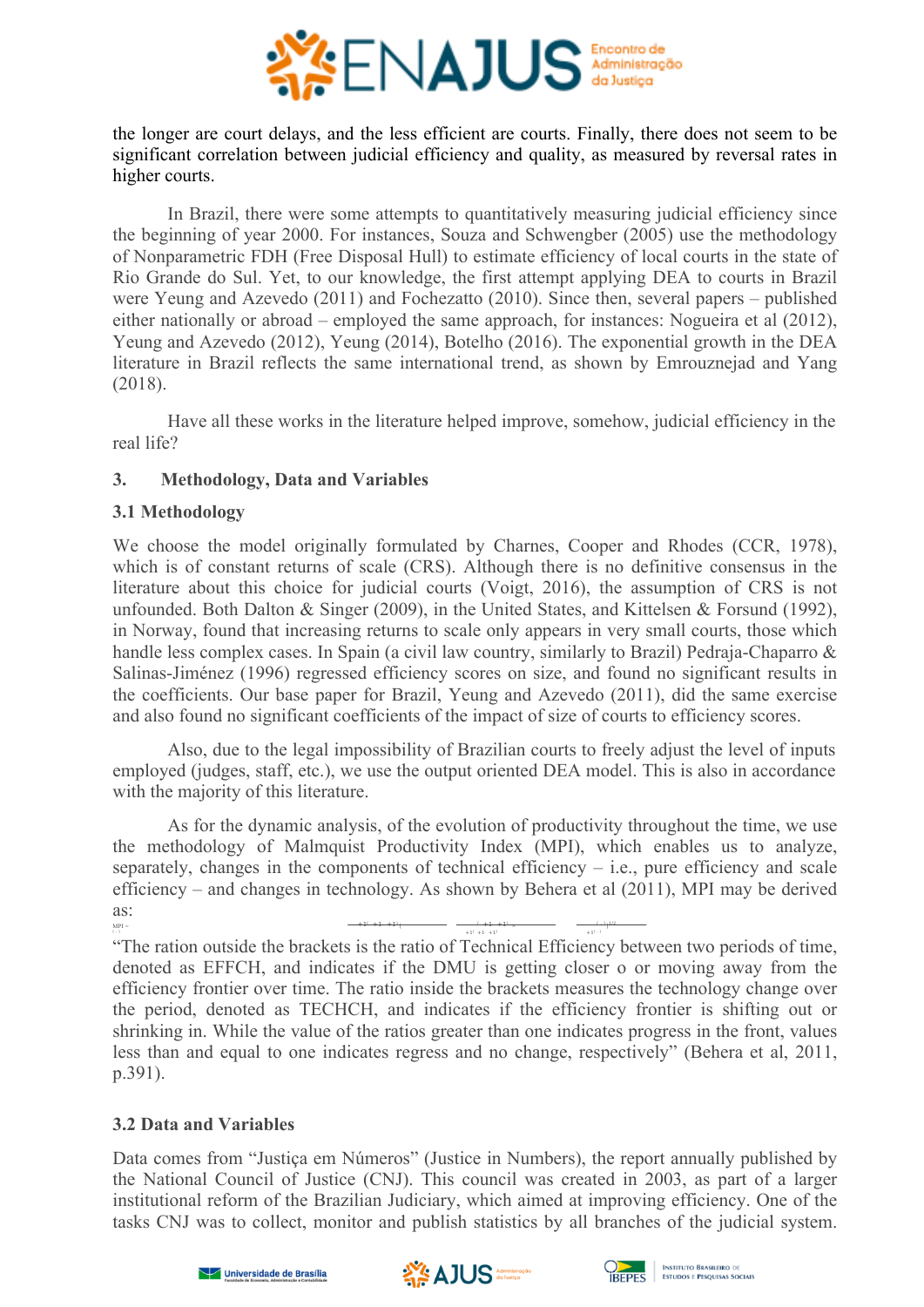

Since the publication of the first "Justiça em Números", in 2004, several improvements have been made, mostly to make it more accessible to common citizens (not only scholars or law practitioners), and to present, in a more explicit manner, information related to efficiency, such the duration of an average lawsuit, percentage of appeals and amendments by superior courts, etc.

We use data on State Courts, both of first and second instances. According to "Justica em Números 2016", these courts concentrated 69.4% of all new lawsuits in the country; they also hold 79.9% of all pending cases in the Brazilian Judiciary. There are 27 Federal Units in the country, and therefore, 27 State Courts, which are the Decision Making Units (DMUs) in our study.

Two inputs were used: the number of judges and the number of judicial staff in each State Court. Output analyzed is the sum of the numbers of decisions held in the first- and second-degree courts. Following Yeung and Azevedo (2011), we also weighted the inputs and output of each State Court by its workload, i.e., the sum of new cases of the current year, and pending cases from the previous year. The main reason to do so is the high concentration of population, economic activity, and litigation in Brazil. As explained by those authors, not taking into account the striking differences between the Federal Units could lead to bias,

since courts in which there is a heavier workload could automatically be identified as efficient units simply because they produce more absolute amount of outputs. Furthermore, the simplest concept of efficiency, given by the productivity ratio, also requires some sort of weighting… (p. 347)

After weighting is done, to avoid very small decimal numbers, inputs (number of judges and number of judicial staff) were multiplied by 100,000, and output (number of decisions granted at  $1<sup>st</sup>$  and  $2<sup>nd</sup>$  instances) by 100. In Appendix 2, we present the data effectively used to run the DEA analysis for year 2015.

# **4. Results and Discussions**

# **4.1 DEA 2009 to 2015, as compared to previous results.**

a) Efficiency measures. First, let us look at the results on Table 1, the efficiency scores from year 2009 to 2015:

| Table 1: EIRCRETCY SCOTES (2009-2013) |       |       |       |       |       |       |       |  |  |
|---------------------------------------|-------|-------|-------|-------|-------|-------|-------|--|--|
| <b>STATE (DMU)</b>                    | 2009  | 2010  | 2011  | 2012  | 2013  | 2014  | 2015  |  |  |
| Acre                                  | 0.400 | 0.451 | 0.526 | 0.320 | 0.381 | 0.307 | 0.313 |  |  |
| Alagoas                               | 0.527 | 0.418 | 0.323 | 0.502 | 0.524 | 0.360 | 0.622 |  |  |
| Amapá                                 | 0.198 | 0.181 | 0.210 | 0.236 | 0.259 | 0.238 | 0.349 |  |  |
| Amazonas                              | 0.433 | 0.398 | 0.624 | 0.760 | 0.771 | 0.493 | 0.175 |  |  |
| Bahia                                 | 0.214 | 0.263 | 0.295 | 0.298 | 0.261 | 0.255 | 0.228 |  |  |
| Ceará                                 | 0.384 | 0.434 | 0.252 | 0.345 | 0.301 | 0.408 | 0.503 |  |  |
| Distrito Federal                      | 0.356 | 0.382 | 0.454 | 0.425 | 0.424 | 0.431 | 0.547 |  |  |
| Espírito Santo                        | 0.249 | 0.283 | 0.426 | 0.412 | 0.447 | 0.401 | 0.519 |  |  |
| Goiás                                 | 0.606 | 0.434 | 0.564 | 0.769 | 0.694 | 0.663 | 0.539 |  |  |
| Maranhão                              | 0.206 | 0.164 | 0.290 | 0.380 | 0.277 | 0.271 | 0.600 |  |  |
| Mato Grosso                           | 0.353 | 0.274 | 0.379 | 0.406 | 0.417 | 0.538 | 0.558 |  |  |
| Mato Grosso do Sul                    | 0.956 | 0.849 | 0.665 | 0.670 | 0.567 | 0.555 | 0.643 |  |  |
| Minas Gerais                          | 0.491 | 0.476 | 0.551 | 0.625 | 0.548 | 0.529 | 0.689 |  |  |
| Pará                                  | 1.000 | 0.991 | 0.614 | 0.472 | 0.734 | 0.752 | 0.333 |  |  |
| Paraíba                               | 0.319 | 0.302 | 0.436 | 0.315 | 0.275 | 0.317 | 0.302 |  |  |
| Paraná                                | 0.992 | 0.827 | 0.716 | 0.639 | 0.518 | 0.585 | 0.932 |  |  |
| Pernambuco                            | 0.365 | 0.378 | 0.448 | 0.400 | 0.589 | 0.429 | 0.350 |  |  |
| Piauí                                 | 0.175 | 0.178 | 0.191 | 0.260 | 0.270 | 0.249 | 0.278 |  |  |







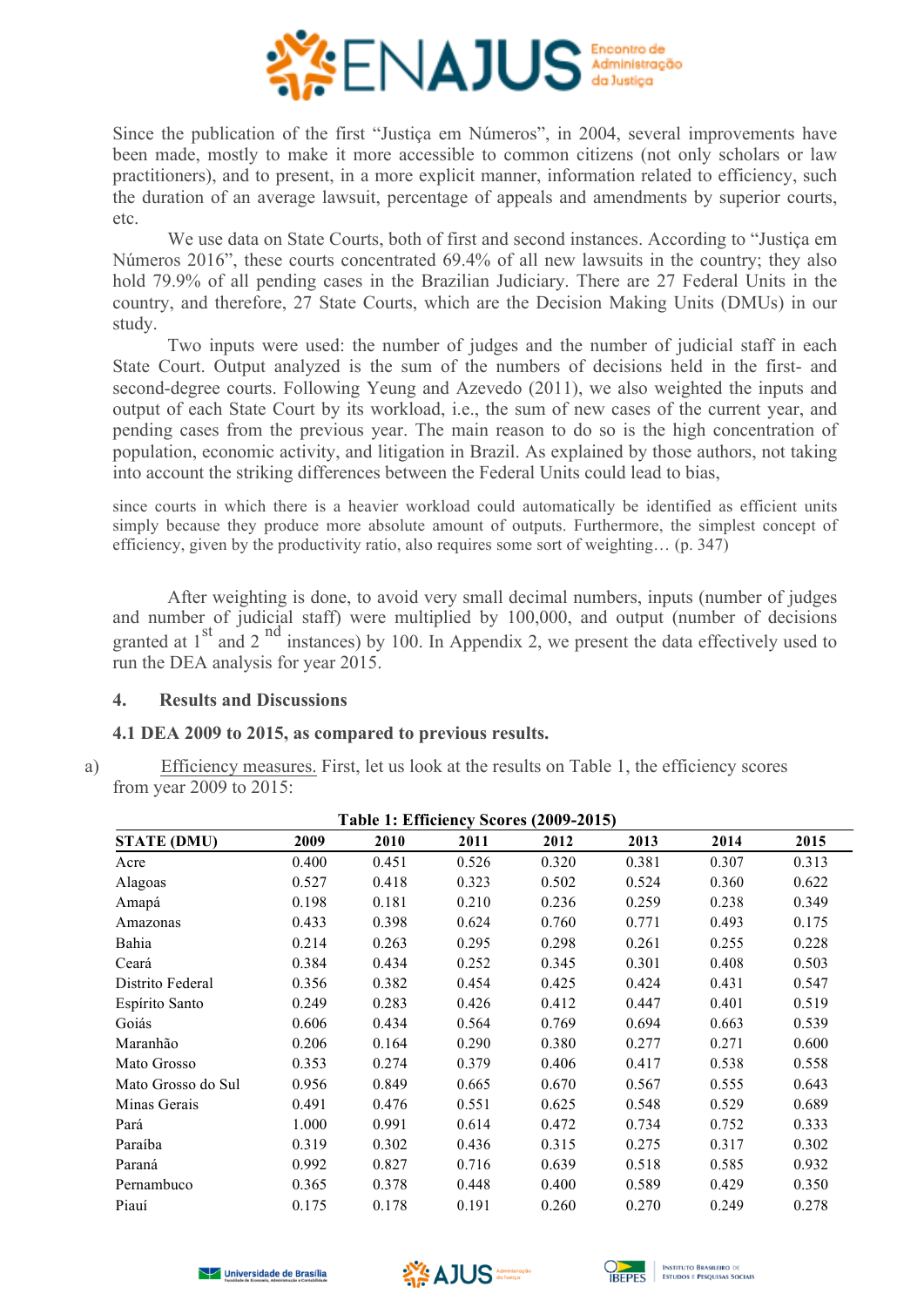

| Rio de Janeiro      | 0.885 | 1.000 | 1.000 | 1.000 | 1.000 | 1.000 | 1.000 |
|---------------------|-------|-------|-------|-------|-------|-------|-------|
| Rio Grande do Norte | 0.290 | 0.292 | 0.276 | 0.293 | 0.286 | 0.317 | 0.287 |
| Rio Grande do Sul   | 0.961 | 1.000 | 1.000 | 1.000 | 1.000 | 1.000 | 1.000 |
| Rondônia            | 0.476 | 0.306 | 0.475 | 0.494 | 0.524 | 0.543 | 0.543 |
| Roraima             | 0.276 | 0.224 | 0.262 | 0.265 | 0.299 | 0.434 | 0.732 |
| Santa Catarina      | 0.659 | 0.697 | 0.743 | 0.759 | 0.671 | 0.566 | 0.657 |
| São Paulo           | 1.000 | 0.613 | 0.860 | 0.776 | 0.664 | 0.717 | 0.873 |
| Sergipe             | 0.504 | 0.583 | 0.458 | 0.555 | 0.710 | 0.685 | 0.362 |
| Tocantins           | 0.092 | 0.257 | 0.307 | 0.299 | 0.343 | 0.441 | 0.350 |

No DMU was on the efficiency frontier during all seven years of the period analyzed; yet, two units were very close to it: the State Court of Rio de Janeiro and of Rio Grande do Sul. Both were away from the efficiency frontier only in the first year of the period analyzed (2009), and their distance was not far from it. Rio de Janeiro scored 0.885, and Rio Grande do Sul was even closer, 0.961. Yeung and Azevedo (2011), analyzing data of 2008, the year immediately before the first observation in our panel, found that the only DMUs lying on the efficiency frontier were exactly these two units, the State Courts of Rio Grande do Sul and of Rio de de Janeiro.

Some DMUs have consistently low scores throughout the period, most of them belonging to the poorer northern regions, such as Acre, Amapá, Bahia, Ceará, Maranhão, Paraíba, Pernambuco, Piauí, Rio Grande do Norte, and Tocantins. Others, such as Espírito Santo (in the richer Southeast region) also have a long way towards the efficiency frontier. On the other hand, most of the richer southern states did perform well throughout the period: Rio de Janeiro, São Paulo, Paraná, Santa Catarina and Rio Grande do Sul. Future research should try to address whether judicial efficiency is correlated with per capita income. Voigt and El-Bialy (2016) did not find this relationship for European countries.

# (b) Peer groups and efficient units.

DEA theory shows that, for each inefficient DMU, it is possible to derive an efficient projection onto the production frontier. This projection is not necessarily empirically observed, by is constituted by a convex combination of efficient units effectively observed. Mathematically, for

each inefficient DMU, represented by  $(X_0, Y_0)$ , where  $X_0$  is a vector of

inputs and  $Y_0$  a vector of outputs, there exists a projected efficient point  $(X_0, Y_0)$ , which lies on the efficiency frontier. This, in turn, is a combination of efficient points, or:  $X_0 = \Sigma \lambda_k X_k$ , ˆ \* \*

 $Y_0$  =  $\Sigma \lambda_k Y_k$  where  $\lambda_k \ge 0$  for each *k*, and *k's* are the efficient points lying on the frontier.  $\lambda$  is a vector of weights empirically derived. Cooper, Seinford and Tone (2007) warns that, if an efficient DMU dos not appear many times as peer for others (as *k*), the result might not be reliable. Pedraja-Chaparro & Salinas-Jiménez (1996) also affirm that only those efficient

DMUs that appear many times in peer groups should be considered "genuinely efficient units". For this reason, we present Table 2, which examines how many times each efficient DMU shows up as peer for others, during this 7 year time period:

| Table 2. IV. OF FINICS AN EMPLOYMENT BY LCCF TO MICHIGATE ONCS |      |      |       |      |      |      |       |  |
|----------------------------------------------------------------|------|------|-------|------|------|------|-------|--|
|                                                                | 2009 | 2010 | 2011  | 2012 | 2013 | 2014 | 2015  |  |
| Pará                                                           | 23   | ***  | ***   | ***  | ***  | ***  | ***   |  |
| São Paulo                                                      | 23   | ***  | $***$ | ***  | ***  | ***  | $***$ |  |
| Rio de Janeiro                                                 | ***  | 20   | 20    | 21   | 21   | 21   |       |  |
| Rio Grande do Sul                                              | ***  | 25   | 25    | 25   | 25   | 25   | 24    |  |

#### **Table 2: N. of Times an Efficient DMUs is Peer to Inefficient Ones**





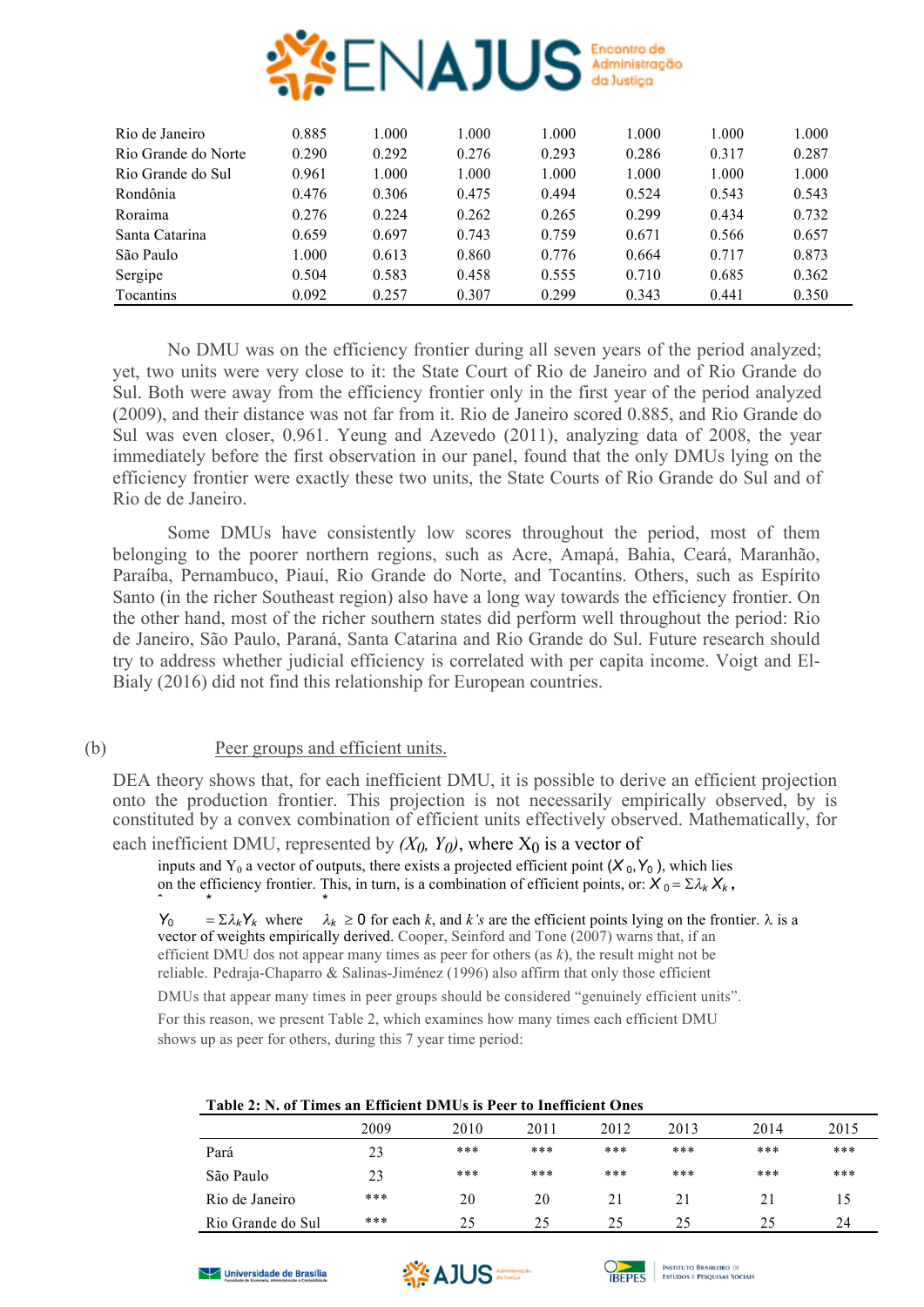

For each year during this time period, there were 25 inefficient DMUs. Except for the first year observed, during which it did not lay on the efficient frontier, the State Court of Rio Grande do Sul presents itself as peer for all inefficient units, but one, in 2015. Rio de Janeiro also did not appear as an efficient unit on 2009, from 2010 on, it always showed up as peer for the vast majority of inefficient units. We may, with strong certitude, be sure about the DEA scores of this time period, especially for the case of these two DMU's.

It is still not sure why São Paulo and Pará appears only once, during this 7-year time period, as efficient units. The State Court of São Paulo is, by far, the largest court in the country. According to the report "Justiça em Números 2016", during year 2015, it encompassed more than 25 million cases, either new or pending ones. It is almost twice the size of the second largest court, the one of Rio de Janeiro, which comprised of 13.6 million cases in that same year. With some degree of internal management, São Paulo could reach the efficient frontier, and the scores on Table 1 show that: except for two years, its efficiency score was over 0.7. On the other hand, Pará seems to be an unexpected and odd case. As for year 2015, it ranked as the 14<sup>th</sup> largest state court (total of 27). As one can see from Table 1, efficiency scores are not that consistent. Explanations perhaps could be obtained after some more in-depth analysis of the quality of the numbers, and/or of qualitative descriptions about the situation in 2009, the year it appears as efficient. More research is needed to explain this all.

### (c) Actual versus target outputs, actual versus target inputs.

One interesting feature of DEA is the possibility to get target outputs and inputs, and compare them to the real values observed.

Let us make an exercise with one DMU, the State Court of São Paulo, the largest in the country, which, in year 2015, had a DEA score of 0.873. DEA results indicate that target output for this DMU is 19.47. Yet, because we have weighted all inputs and outputs before running DEA, we must now multiply target values by the respective weight of each state, i.e., the number of new and pending cases in each year. From Table A2, one can see that, for the State Court of São Paulo, in year 2015, weight equals 24,771,652. Thus, multiplying 19.47 by 24,771,652 and subsequently dividing by 100 (reversing the operation described in section 3.2 above), one gets roughly 4,823,041. Again from Table A2, effective output by this DMU was of 4,223,467. This means that, taking into account inputs effectively employed, the State Court of São Paulo lagged behind in approximately 599,574 decisions, as compared to its DEA target, or 14.2% of the total produced. In fact, this is a relatively positive result. The same exercise may be carried out for all other inefficient DMUs.

One may do similar exercise, now considering target inputs. We may do that for the State Court of Amazonas, the least efficient DMU in year 2015, with a score of only 0.175. Target inputs, calculated by DEA, is 56.77 for judges and 667.00 for judicial staff. Doing the reversal operation as described above (i.e., multiplying by its respective year 2015 weight, and then dividing by 100,000) one gets targets of 129.8 judges and 1,526.58 judicial employees. The effective numbers were, according to Table A2, 178 judges and 1,526 employees. Therefore, taking into account the output produced, the State Court of Amazonas could have employed 48 judges less than it did effectively; judicial staff, on the other hand, was exactly on target. Unfortunately, for judicial courts in Brazil, the exercise of evaluating target inputs is merely theoretical, since as explained before, the definition of the numbers of judges and judicial employees are determined by law.





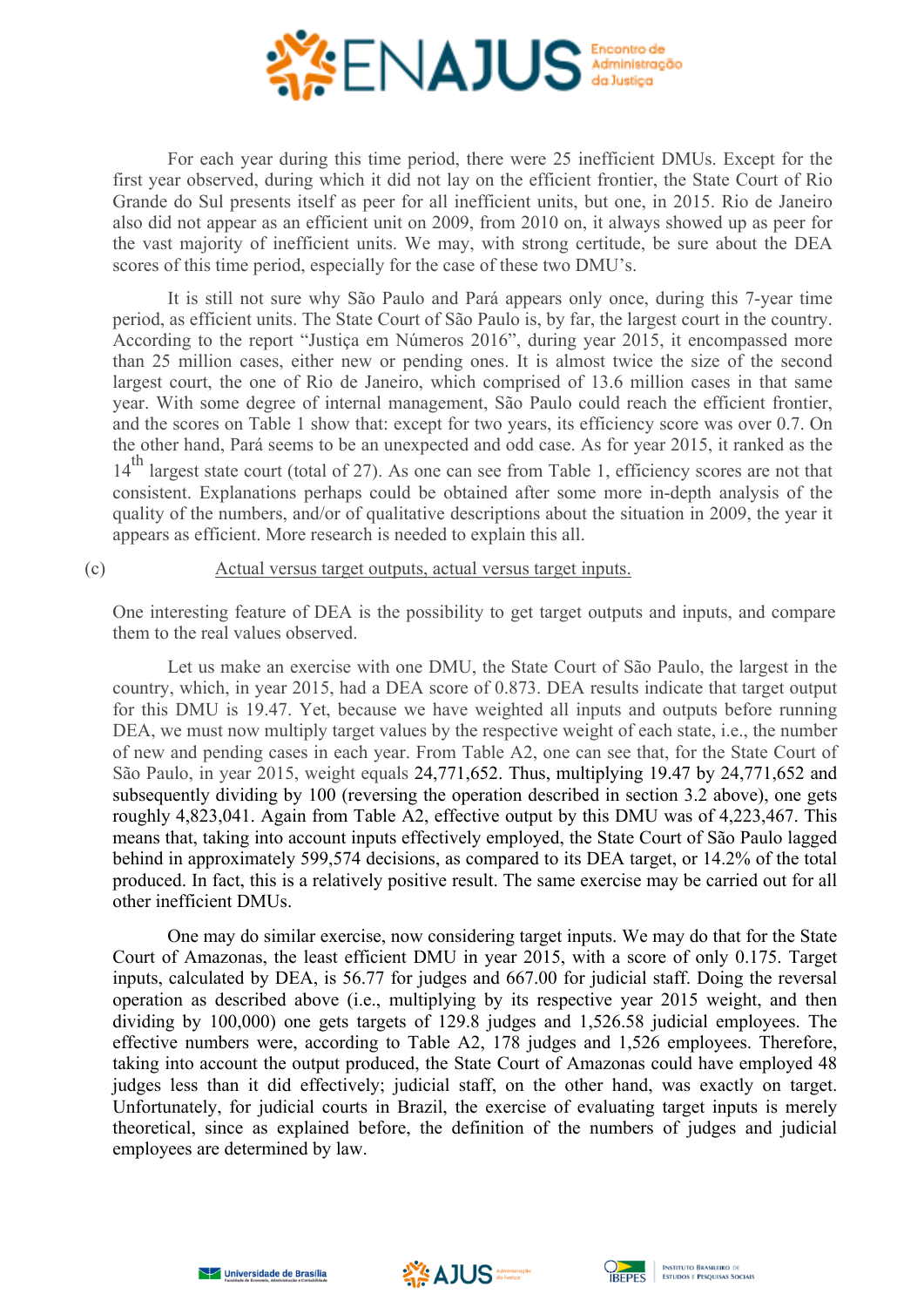

# **4.2 Malmquist indexes.**

Now, we may turn to a dynamic analysis of judicial efficiency in Brazilian State Courts, i.e., the evolution their productivity, as measured by the Malmquist Productivity Index (MPI). From the 27 units, only two presented all round productivity growth during the period of 2009-2015: the State Court of Amapá, and that of Tocantins. Rio de Janeiro presented growth in all changes, except for PECH, which remained constant throughout the period. Yet, one should remember that we are, in this analysis, employing the CRS perspective, therefore, the PECH indicator is not applicable here. In this sense, Rio de Janeiro can also be considered a unit that presented positive changes in all indicators.

As for the other units that were DEA efficient, Pará and São Paulo, presented decrease in *all* measures of the MPI. This means that, if these two units were efficient somehow and sometime in the past, they are quickly losing their positions, being surpassed by other units (for instances, Rio de Janeiro). Rio Grande do Sul, on the other hand, which was on the efficiency frontier from 2010 to 2015 alongside with Rio de Janeiro, presented growth in technical efficiency (EFFCH) and scale efficiency (SECH), but negative technical change (TECHCH), and more importantly, also negative total factor productivity change (TFPCH). Regress was low (of 1.2%), but if this trend continues, it may, sometime in the future, lose its position on the efficiency frontier, something it has granted throughout the last decade.

| <b>STATE (DMU)</b> | <b>EFFCH</b> | ТЕСНСН РЕСН ЅЕСН |       |       | <b>TFPCH</b> |
|--------------------|--------------|------------------|-------|-------|--------------|
| Amapá              | 1.099        | 1.009            | 1.096 | 1.003 | 1.109        |
| Pará               | 0.833        | 0.962            | 0.858 | 0.970 | 0.801        |
| Rio de Janeiro     | 1.021        | 1.001            | 1.000 | 1.021 | 1.022        |
| Rio Grande do Sul  | 1.007        | 0.981            | 1 000 | 1 007 | 0.988        |
| São Paulo          | 0.978        | 0.999            | 0.983 | 0.994 | 0.977        |
| <b>Tocantins</b>   | 1.249        | 1.004            | 1.238 | 1.009 | 1.254        |

### **Table 3: Average Productivity Change, Selected Units (2009-2015)**

On Table A3 (appendix), one might see the overall evolution during this 7 year-period. Average TFPCH was of 1.017, or 1.7% growth, with Pará presenting the largest regress (0.801) and Tocantins the largest progress. In fact, 15 units (out of 27) showed positive growth.

However, both TECHCH and SECH, presented average negative growth during this period. TECHCH across the 27 Courts showed small variations in change, ranging from 0.954 in Paraná, to 1.012 in Acre, with an average of 0.993. This aspect should be carefully dealt by court managers in Brazil. In recent years, most attention had been driven to equipping courts with computers, and turning all documents into electronic files; it seems that this effort has not been translated into concrete technical changes, and thus, has not effectively improved judicial efficiency. It is clear that Brazilian courts are still unable to achieve productivity growth by means of technological improvements or by means of management of the work scale. SECH, in its turn, varied from 0.853 in the State Court of Amazonas, to 1.176 in Maranhão.

# **4.3 A preliminary discussion on the relation between judicial efficiency and quality**

In his comprehensive study about the determinants of judicial efficiency, Voigt (2016) poses:



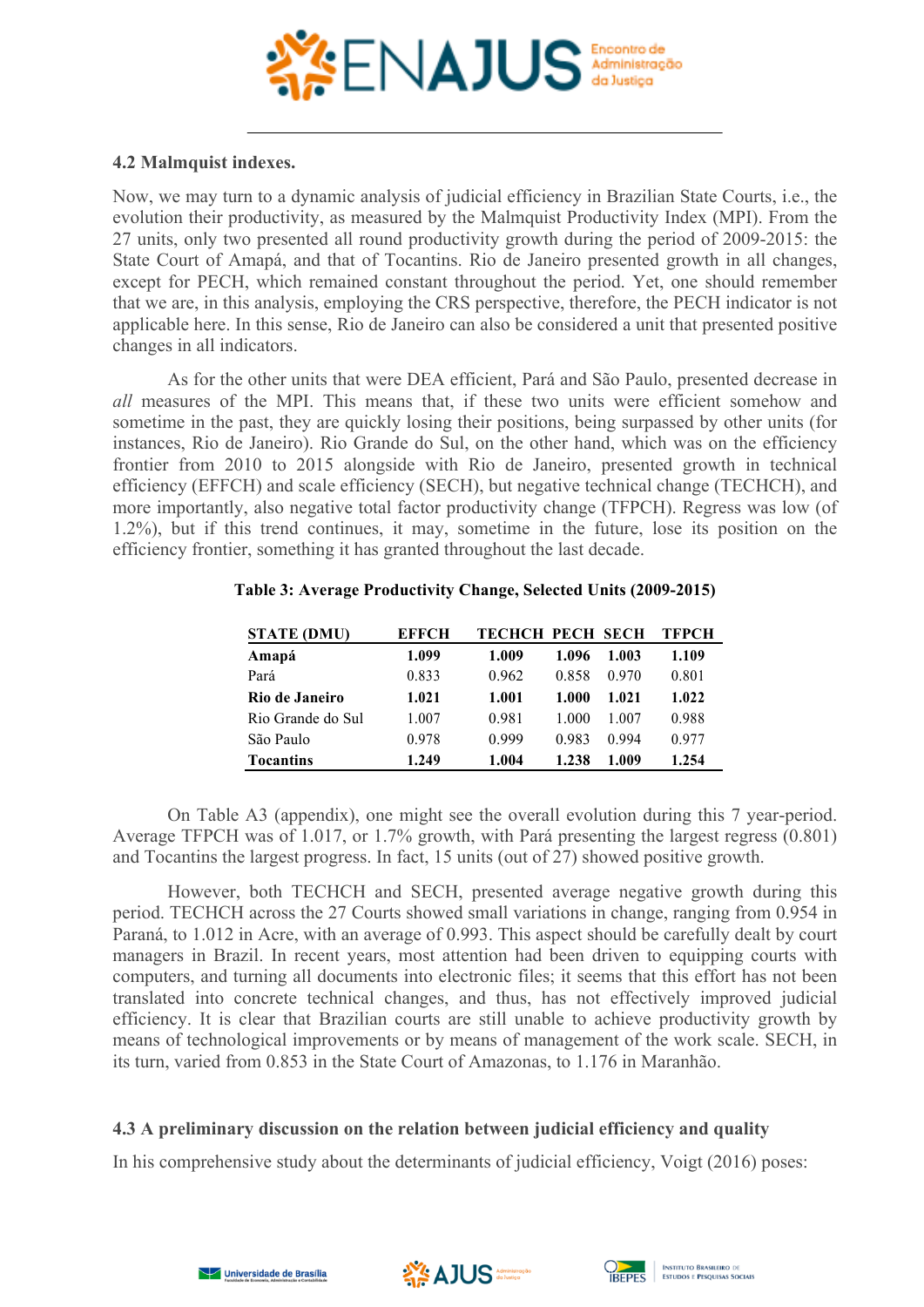

Empirically, faster courts have not been found to produce lower quality decisions (measured by the percentage of cases appealed on the next level). Yet, it is obvious that past a certain threshold, there must be some tradeoff between speed and quality. How should the two be balanced against each other? (p.204)

Indeed, this question seems a true concern for all those studying and practicing in the Judiciary. One attempt in this aspect, specifically for the case of Brazil, was made by Yeung and Azevedo (2015). The authors compiled close to 1,700 decisions made at the Superior Court of Justice (STJ), which analyzed appeals of decisions made by the 27 Brazilian State Courts in the matter of breach of private, commercial contracts. In their *logit* analysis, only one State Court had its decision consistently and significantly amended by the STJ: Rio Grande do Sul. This result interestingly poses the possibility that, despite being one of the most efficient State Courts in Brazil, as shown above, it is also the one with the highest chances of having decisions amended by superior courts.

Unfortunately, up to now, there have been no additional efforts to address the problem posed by Voigt (2016). Certainly, this matter deserves a more careful study by other research in the future.

### **5. Conclusions**

When the CNJ was created in 2003, one of its main goals was to boost efficiency of the Brazilian Judiciary. For this purpose, it mandated the collection and creation of several statistics by local courts, which were compiled in annual reports. More than one decade after the publication of the first report (2004), and several years after the first publications employing DEA to the Judiciary, there does not seem to be much concrete improvement in day-to-day efficiency in courts.

Most of the inefficient State Courts found by Yeung and Azevedo (2011) remain so, several years later. As a matter of concern, there seems to be correlation between per capita income and judicial efficiency across the Brazilian states. Yet, this matter deserves a more careful analysis by future researchers. The same two efficient units found by those authors for remain on the efficiency frontier, except for the first year analyzed in this paper. The structure of high performers and low performers basically remained unchanged throughout the almost ten-year period.

Malmquist Productivity Index (MPI) shows even less exciting evidence: there were very modest changes during this time. Only two units presented all round productivity growth. Average TFPCH for the period was of 1.017, or 1.7% growth; this is a small rate, but 15 units (out of 27) did show some positive change. On the other hand, TECHCH and SECH presented average negative growth. TECHCH across the 27 State Courts showed very small variations in change, and average 0.993, or 0.7% negative growth per annum throughout the period. As a country in which the problem of judicial inefficiency has been increasingly debated, and even chosen by National Council of Justice as priority for public policies, this negative growth at the TECHCH is very worrisome. It seems that most efforts and resources dedicated to the modernization of Information Technology (IT) at judicial courts have not resulted in any concrete results, as measured by the MPI. Productivity changes by means of improving scale efficiency have also been negative: SECH during this period averaged 0.996.

Have any of CNJ's efforts been worthwhile for improving efficiency in Brazilian courts? Perhaps, in qualitative terms, as one may explicitly see by opening the "Justiça em Números" reports year after year is that local courts have "learned" to be disciplined and organized in their data colleting. Undoubtedly, the quality of the data produced is way superior than that of ten years ago, during the first editions of the report (2004 to 2008). However, there is still room for improvements. Even for the latest years of the time period covered in this paper, there were still





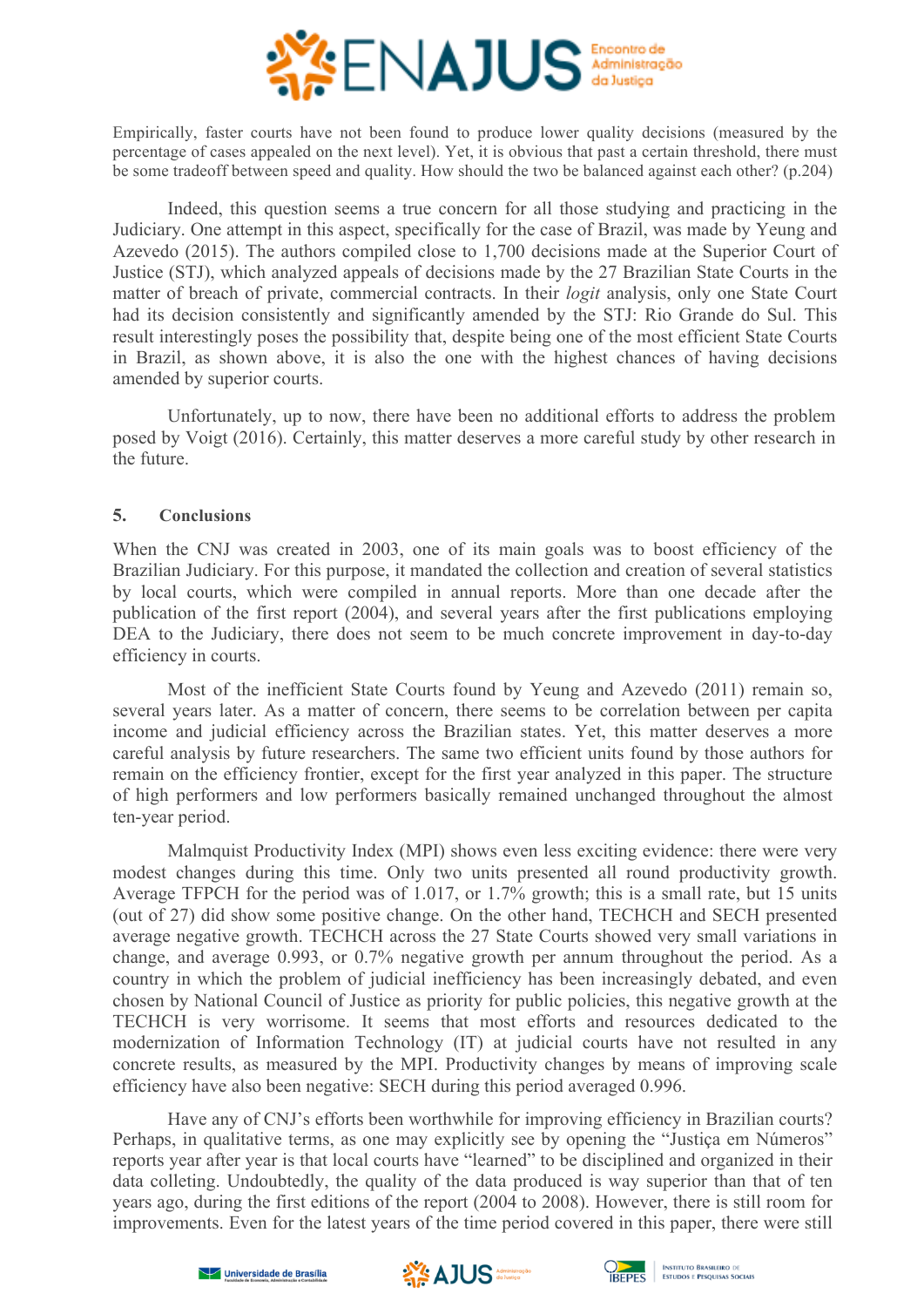

State Courts which did not present data on very basic statistics about judicial inputs and outputs. Neither Amazonas nor Paraná did present official data on judicial outputs (decisions made at 2<sup>nd</sup> degree courts) for year 2015. We had to make estimations in order to "fill the blanks" for the DEA analysis of these two units. Caution in the interpretation of the results for these two courts is advised.

Our final conclusion is that, although the literature on judicial efficiency, and very specifically on DEA measures, has blossomed in the last decade in Brazil, public managers, judges, and even the CNJ itself, do not seem to have grasped the true value of efficiency analysis. Although the agenda of "efficiency boosting" seems to permeate throughout the entire Judiciary in the country, actions and policies have been taken by "trials and errors", without deep analysis of the real roots of the disseminated inefficiency. Efforts to implement IT throughout the courts are examples of such actions. This is a dangerous route since, as practitioners feel policies and initiatives are useless, they will be less and less convinced about the importance of improving efficiency in their daily routines. One positive example stands out in this all, since the first study by Yeung and Azevedo (2011): the State Court of Rio de Janeiro, which, since the beginning of the year 2000's has implemented a certification of ISO 9001. demonstrating its full commitment to efficiency in a very broad and deep manner. It is the only State Court in the country that, besides presenting perfect efficiency scores in six out of seven years of the panel, also showed positive productivity changes in every aspect, except PECH (in which it remained constant): its TFP change in the seven-year period was of 1.022, or  $+2.2\%$ increase. Certainly this is a case for benchmark among Brazilian courts.

We hope that, in the following 10 years, literature on judicial efficiency keeps rising, as it happened in this last decade. However, even more importantly, it would be to see all this academic research translated into real improvements in the daily functioning of judicial courts in Brazil.

# **References**

Acemoglu, D., & Robinson, J. A. (2012). *Why nations fail: The origins of power, prosperity, and poverty*. New York: Crown Business.

- Behera, S. K., Farooquie, J. A., & Dash, A. P. (2011). "Productivity change of coal-fired thermal power plants in India: a Malmquist index approach". *IMA Journal of Management Mathematics*, *22*(4), 387- 400.
- Botelho, M. M. (2016). "A eficiência judicial da justiça comum estadual no Brasil: uma análise jurimétrica pelo método DEA". *Revista de Processo, Jurisdição e Efetividade da Justiça*, *2*(1), 92-110.
- Charnes, A., Cooper, W. W., & Rhodes, E. (1978). "Measuring the efficiency of decision making units". *European Journal of Operational Research, 2*, 429-444.
- Cooper, W. W., Seiford, L. M., & Tone, K. (2007). *Data Envelopment Analysis: a Comprehensive Text with Models, Applications, References and DEA-Solver Software. Second Edition.* New York: Springer Science Business Media, LLC.
- Dalton, T., & Singer, J. M. (2009, March). "A matter of size: An analysis of court efficiency using hierarchical linear modeling". In *Proceedings of the 2011 Hawaii international conference on social sciences*.
- Emrouznejad A., G. Yang (2018) "A survey and analysis of the first 40 years of scholarly literature in DEA: 1978-2016", *Socio-Economic Planning Sciences*, **61 (1)**: 1-5
- Fochezatto, A. (2010) "Análise da Eficiência Relativa dos Tribunais da Justiça Estadual Brasileira Utilizando o Método DEA". *Paper presented on the XXXVI Reunión de Estudios Regionales, AECR (International Meeting on Regional Science),* Badajoz-Elvas, Spain.





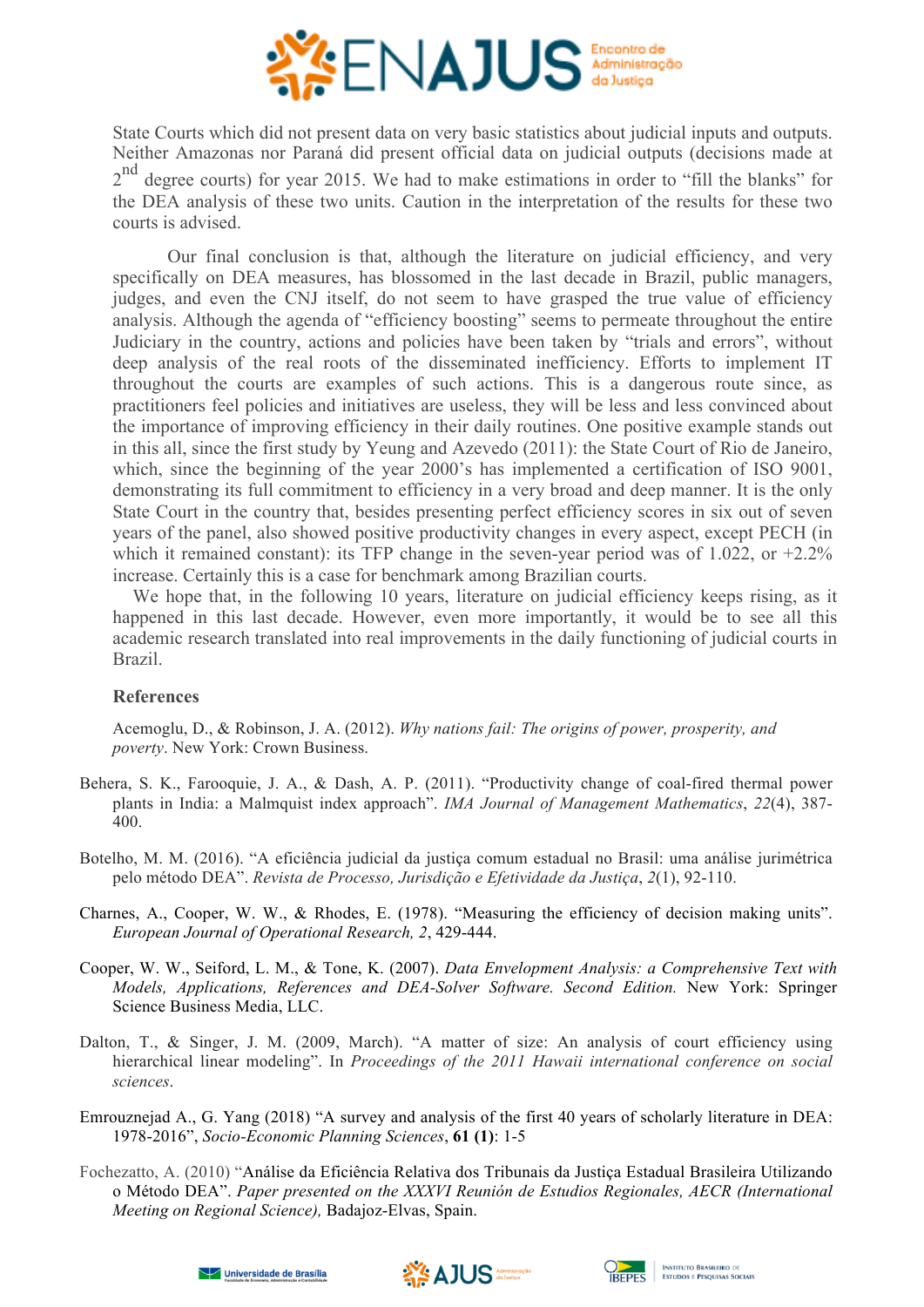

- Kittelsen, S. A. V., & Førsund, F. R. (1992). "Efficiency Analysis of Norwegian District Courts". *The Journal of Productivity Analysis, 3,* 277-306.
- Nogueira, J. M. M.; Oliveira, K. M. M.; Vasconcelos, A.P.; Oliveira, L. G. L. (2012). "Estudo exploratório da eficiência dos Tribunais de Justiça estaduais brasileiros usando a Análise Envoltória de Dados (DEA)". Revista de Administração Pública, 46(5), pp. 1317-340, set./out.

North, D. C. (1991). "Institutions". *Journal of Econoic Perspectives, 5* (1), 97-112.

- North, D. C., & Weingast, B. R. (1989). "Constitutions and Commitment: the Evolution of Institutional Governing Public Choice in Seventeenth-Century England". *The Journal of Economic History, 49* (4), 803-832.
- Pedraja-Chaparro, F., & Salinas-Jiménez, J. (1996). "An assessment of the efficiency of Spanish Courts using DEA". *Applied Economics, 28*, 1391-1401.
- Sherwood, R. M. (2004). "Judicial Performance: Its Economic Impact in Seven Countries". Paper presented at the 8<sup>th</sup> Annual Conference da International Society for New Institutional Economics (ISNIE), Tucson, USA.
- Souza, M. C. S., & Schwengber, S. B. (2005). "Efficiency Estimates for Judicial Services in Brazil: Nonparametric FDH and the Expected Ordem-M Efficiency Scores for Rio Grande do Sul Courts". *Paper presented at the XXXIII Encontro da ANPEC,* Natal, Brazil.
- Voigt, S. (2016). "Determinants of judicial efficiency: a survey". *European Journal of Law and Economics*, *42*(2), 183-208.

Voigt, S., & El-Bialy, N. (2016). "Identifying the determinants of aggregate judicial performance: taxpayers' money well spent?" *European Journal of Law and Economics*, *41*(2), 283-319.

Weder, B. (1995). Legal Systems and Economic Performance: The Empirical Evidence. In Rowat, M. et al. *Judicial Reform in Latin America and the Caribbean – Proceedings of a World Bank Conference. World Bank Technical Paper Number 280*. Washington DC: The World Bank.

Yeung, L. (2014). "Measuring Efficiency of Courts: An Assessment of Brazilian Courts Productivity". In *Managing Service Productivity* (pp. 155-165). Springer Berlin Heidelberg.

Yeung, L. L., & Azevedo, P. F. (2011). "Measuring efficiency of Brazilian courts with data envelopment analysis (DEA)". *IMA Journal of Management Mathematics*, *22*(4), 343-356.

Yeung, L. L.., & Azevedo, P. F. D. (2012). "Além dos" achismos" e das evidências anedóticas: medindo a eficiência dos tribunais brasileiros". *Economia Aplicada*, *16*(4), 643-663.

Yeung, L. L., & de Azevedo, P. F. (2015). "Nem Robin Hood, nem King John: testando o viés anti-credor e anti-devedor dos magistrados brasileiros." *Economic Analysis of Law Review*, *6*(1), 1.





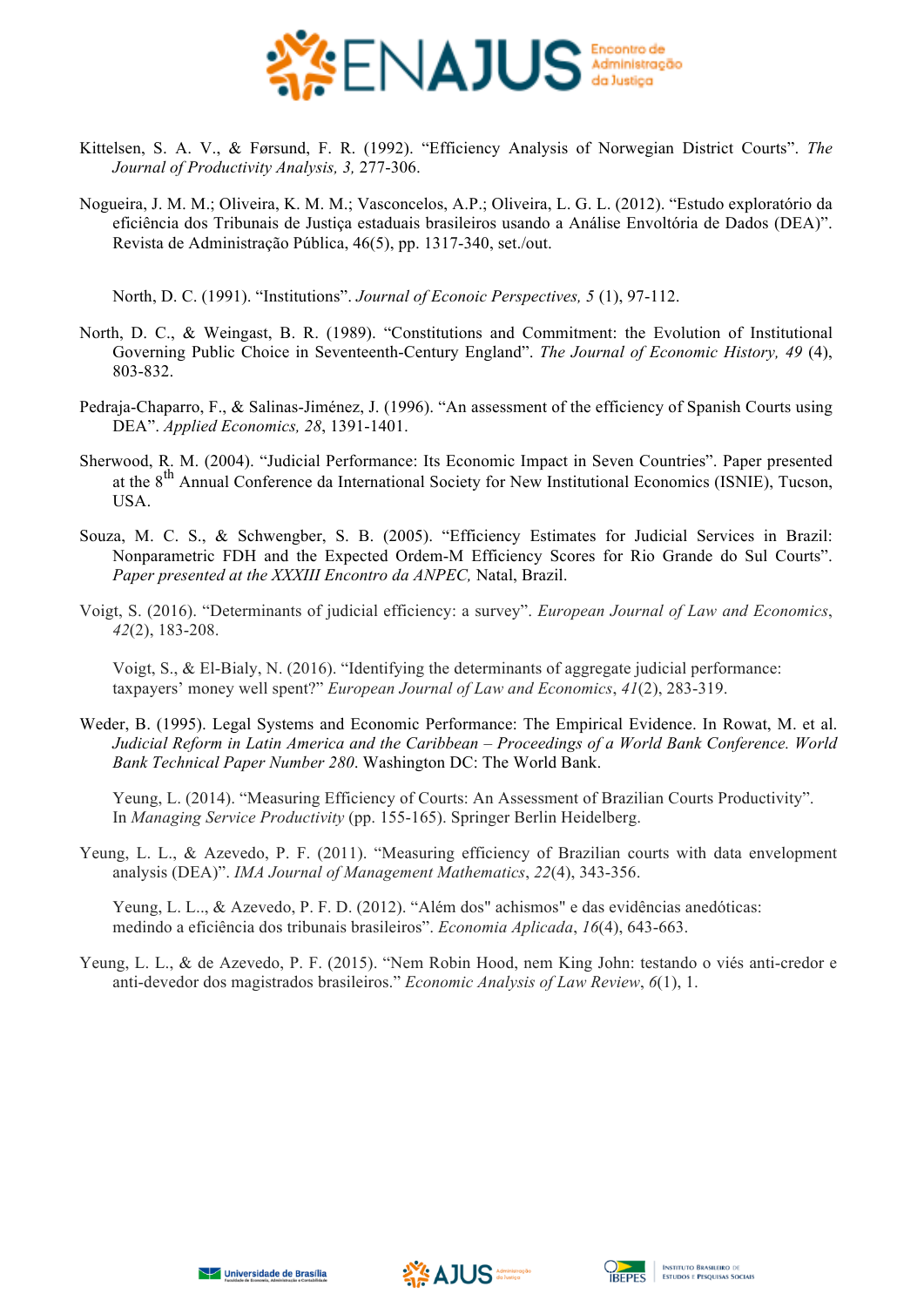

# **Appendix 1: Details of the Variables Analyzed**

"Justiça em Números" provides a full range of variables and measures, in a very detailed manner. Sometimes it was not straightforward which one was most suited for our efficiency analysis. Keeping our original goal in mind – to have a broad temporal dynamic analysis – we maintained, as closely as possible, those variables analyzed by Yeung and Azevedo (2011). With some minor adjustments (due to changes CNJ itself made in the data collection), the exact data we used from the report were:

Inputs:

- "Servidores da Área Judicial": the number of staff in the judicial área, as defined by CNJ.
- "Magistrados": the number of judges officially allocated to that State Court, both at the first and the second degree.

Outputs:

- "Sentenças do 1º Grau": Decisions granted at first degree courts.
- "Decisões Terminativas do 2º Grau": Ending decisions granted at second degree courts. These are decisions to which no more appeals are possible at the second degree: any appeal, if allowed, is directed to  $3<sup>rd</sup>$  degree (higher courts).

Weighting:

- "Casos Novos": All new cases entering the State Court in a particular year.
- "Casos Pendentes": The number of pending cases from the previous year, as appeared on December 31<sup>st</sup>.





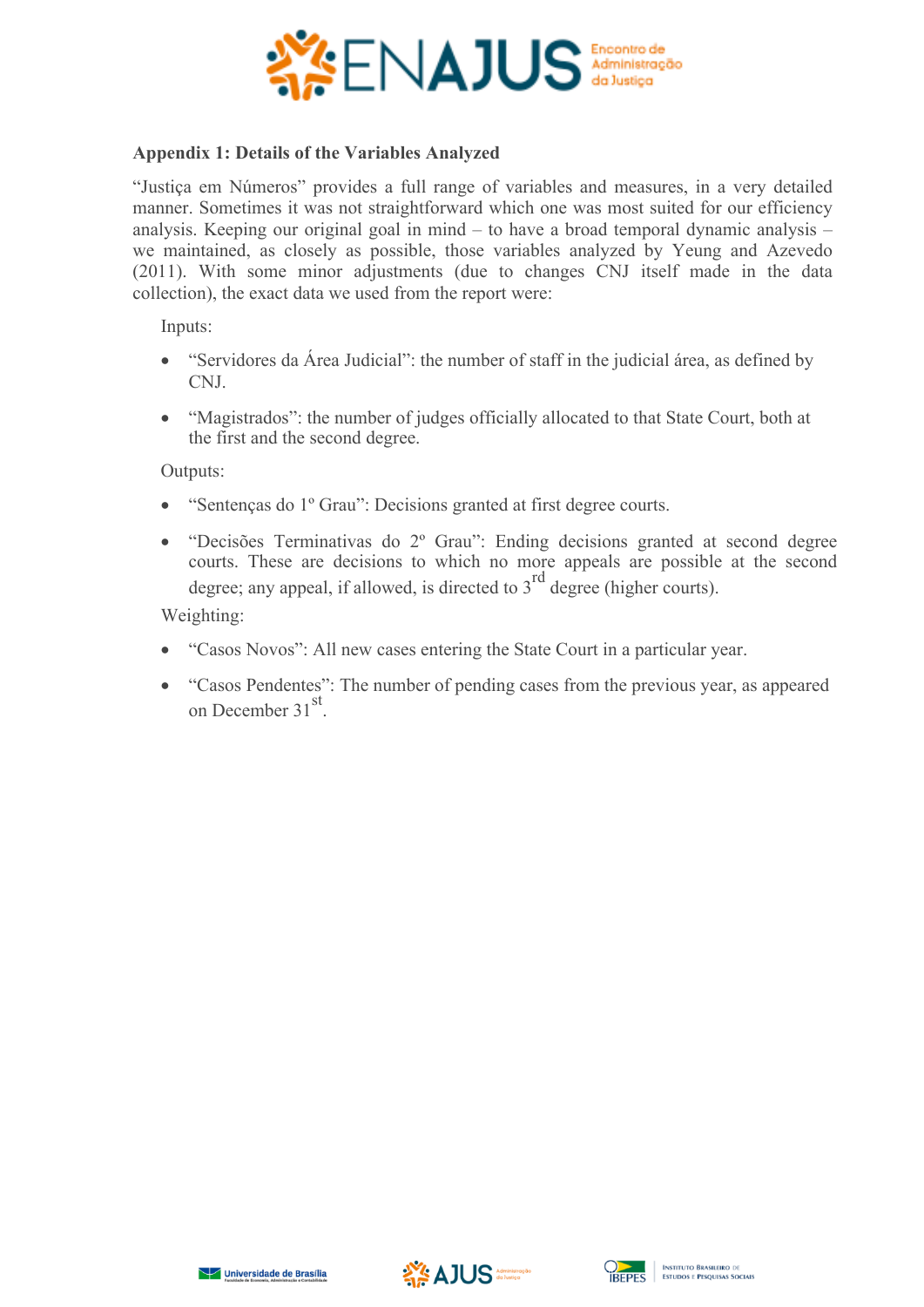

# **Appendix 2: Table A2 – Inputs and Outputs (raw data) – Year 2015**

| $\mathbf{U}\mathbf{F}$ | Input $1$ :<br>N. Judges | Input 2:<br>N. Staff | <b>Outputs: Decisions from</b><br>1st and 2nd degree | Weights: New and<br>Pending Cases |
|------------------------|--------------------------|----------------------|------------------------------------------------------|-----------------------------------|
| Acre                   | 72                       | 1,049                | 44,511                                               | 169,339                           |
| Alagoas                | 127                      | 1,419                | 136,113                                              | 646,713                           |
| Amapá                  | 69                       | 865                  | 43,729                                               | 201,235                           |
| Amazonas               | 178                      | 1,526                | 40,707                                               | 228,873                           |
| Bahia                  | 586                      | 6,364                | 229,285                                              | 2,809,253                         |
| Ceará                  | 385                      | 3,747                | 290,934                                              | 1,527,443                         |
| Distrito Federal       | 328                      | 5,142                | 358,935                                              | 959,704                           |
| Espírito Santo         | 343                      | 3,419                | 270,434                                              | 1,707,994                         |
| Goiás                  | 368                      | 4,674                | 372,085                                              | 2,163,514                         |
| Maranhão               | 149                      | 4,076                | 179,732                                              | 1,473,132                         |
| Mato Grosso            | 233                      | 3,204                | 245,760                                              | 1,379,274                         |
| Mato Grosso do Sul     | 180                      | 2,211                | 211,035                                              | 1,103,861                         |
| Minas Gerais           | 967                      | 13,199               | 1,273,704                                            | 5,943,441                         |
| Pará                   | 320                      | 3,321                | 165,031                                              | 1,315,189                         |
| Paraíba                | 253                      | 2,768                | 128,380                                              | 758,549                           |
| Paraná                 | 819                      | 6,836                | 996,306                                              | 4,093,071                         |
| Pernambuco             | 473                      | 6,042                | 315,007                                              | 2,365,103                         |
| Piauí                  | 158                      | 1,830                | 80,344                                               | 604,601                           |
| Rio de Janeiro         | 782                      | 12,758               | 1,658,856                                            | 13,325,954                        |
| Rio Grande do Norte    | 187                      | 2,264                | 101,516                                              | 890,014                           |
| Rio Grande do Sul      | 729                      | 8,441                | 1,311,035                                            | 4,499,102                         |
| Rondônia               | 139                      | 1,917                | 140,134                                              | 509,427                           |
| Roraima                | 38                       | 479                  | 50,819                                               | 135,114                           |
| Santa Catarina         | 465                      | 5,063                | 506,346                                              | 3,421,153                         |
| São Paulo              | 2,415                    | 36,664               | 4,223,467                                            | 24,771,652                        |
| Sergipe                | 161                      | 1,996                | 106,506                                              | 533,868                           |
| Tocantins              | 115                      | 1,401                | 72,679                                               | 405,263                           |



$$
\mathbf{AJUS}^{\text{admissible}}
$$